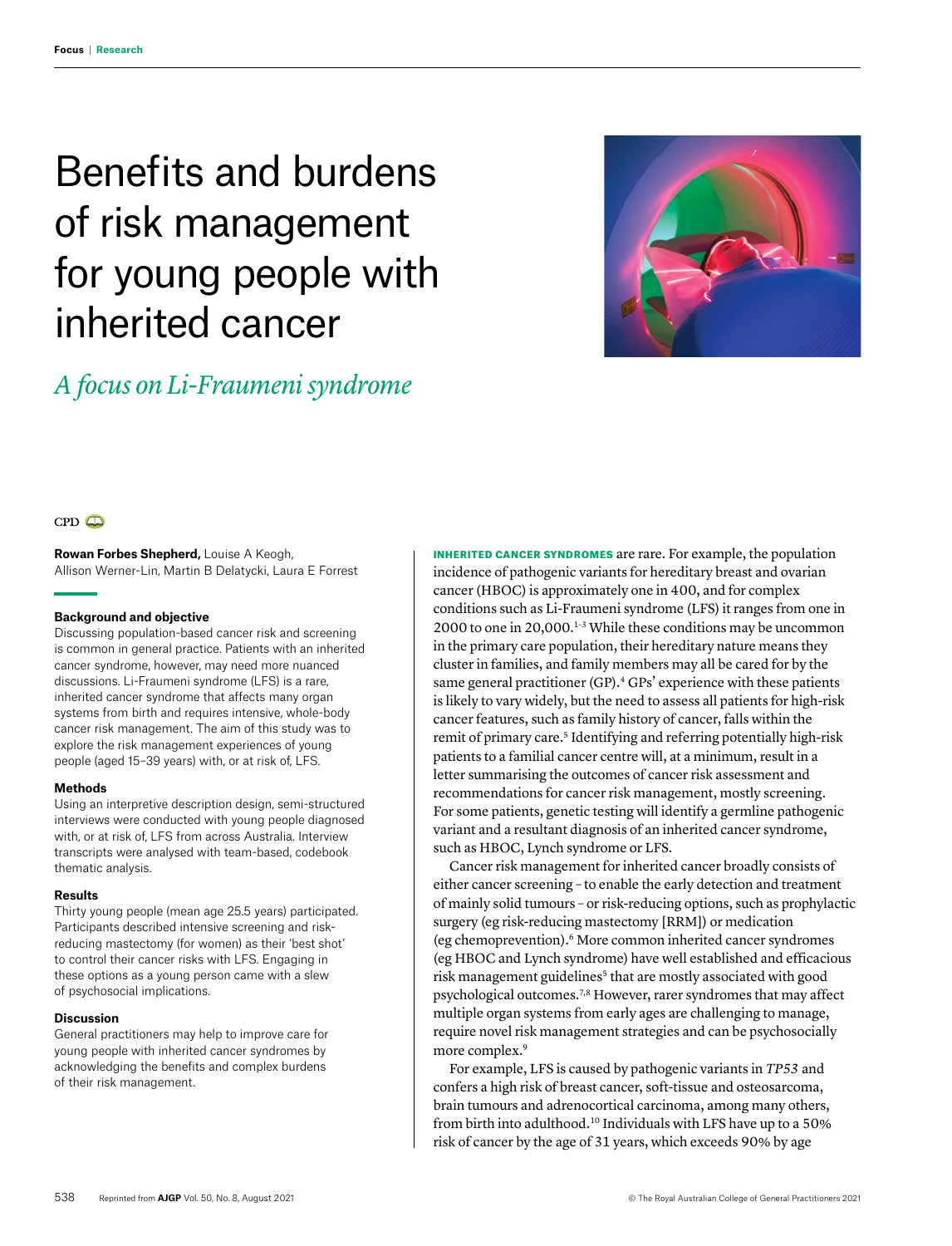the age of 70 years, and a 50% risk of multiple primary cancers.11 Aside from RRM for women, prevention for LFS is unavailable. Risk management therefore starts in infancy and comprises intensive biochemical and whole-body imaging surveillance.<sup>12</sup> Current evidence suggests that early tumour detection with intensive risk management significantly improves five-year survival (88.8%) when compared with no surveillance (59.6%, *P* = 0.0132).<sup>13</sup> A meta-analysis of 578 individuals with LFS has also shown that whole-body magnetic resonance imaging (MRI) is a key modality; a single baseline scan can detect new, localised cancer at a rate of 7% (95% confidence interval: 5, 9), thus enabling treatment with curative intent at early stages.14 Intensive risk management with whole-body MRI has since been adopted internationally and, more recently, in Australia (Table 1).<sup>12,15</sup> Being largely experimental, it is only accessible at specialist services in Australia,<sup>16</sup> and its long-term psychosocial implications are still under investigation.<sup>17,18</sup>

Although risk management for LFS is designed to improve cancer outcomes from early in life,12 the psychosocial impact on young people (aged 15–39 years) is unknown.19 Young people occupy a formative life stage with complex developmental tasks such as identity exploration, growing independence from family and social role transitions.<sup>20</sup> These tasks are difficult to navigate when living with, or at high risk of, cancer, meaning young people have distinct psychosocial needs that may affect the acceptability of, adherence to and outcomes of screening for LFS. The aim of this study was to explore the everyday experiences of young people with, or at 50% risk of, LFS to better inform their care, specifically focusing on their experiences of risk management.

# **Methods**

This analysis is nested in a larger qualitative interview study exploring young people's experiences of LFS in Australia.21 This project was informed by interpretive description, a methodology aimed at developing knowledge for clinical practice.<sup>22</sup> All procedures were

# **Table 1. Australian risk management recommendations for individuals with a pathogenic** *TP53* **variant**

| <b>Recommended risk management</b><br>in Australia from eviQ <sup>15</sup>                                                                                                                                                                                                                                                                                                                                                                                                                                                                 |
|--------------------------------------------------------------------------------------------------------------------------------------------------------------------------------------------------------------------------------------------------------------------------------------------------------------------------------------------------------------------------------------------------------------------------------------------------------------------------------------------------------------------------------------------|
| Children (<18 years) and adults ( $\ge$ 18 years)<br>• Annual whole-body MRI                                                                                                                                                                                                                                                                                                                                                                                                                                                               |
| Children<br>• Four-monthly abdominal ultrasonography from birth<br>to 10 years of age<br>• If concerning features identified from ultrasonography<br>or clinical examination, perform blood tests<br>including: 17 OH-progesterone, total testosterone,<br>dehydroepiandrosterone sulphate, androstenedione                                                                                                                                                                                                                                |
| Children and adults<br>• Annual brain MRI                                                                                                                                                                                                                                                                                                                                                                                                                                                                                                  |
| Adults<br>• Surgical<br>- Offer risk-reducing bilateral mastectomy for women<br>aged <50 years with self-surveillance of breast area<br>afterwards<br>• Surveillance<br>- Breast awareness from age of breast development<br>- Annual breast MRI from age 20 years (mammogram<br>and ultrasonography only to be considered if MRI<br>unavailable) – if pregnant/lactating, consider<br>ultrasonography<br>• Risk-reducing medication<br>- Consider tamoxifen in consultation with a medical<br>oncologist                                  |
| Adults<br>• Colonoscopy every 2-5 years from the age of 20 years<br>or younger depending on family history                                                                                                                                                                                                                                                                                                                                                                                                                                 |
| Adults<br>Endoscopy every 2-5 years from the age of 25 years or<br>younger if there is a family history of gastric cancer or<br>a high ethnic risk (eg East Asian background)                                                                                                                                                                                                                                                                                                                                                              |
| • No evidence of benefit for screening of asymptomatic<br>individuals                                                                                                                                                                                                                                                                                                                                                                                                                                                                      |
| • Biannual (for children) and annual (for adults) clinical<br>review with complete physical including: blood pressure,<br>height, weight, examination for signs of virilisation<br>(children) and neurological exam from time of genetic<br>diagnosis<br>• Awareness and prompt reporting of any new symptoms<br>• Awareness of increased risk for rare malignancies and<br>the increased risk of a second malignancy after a first<br>diagnosis<br>• Avoidance of unnecessary radiation exposure for screening<br>or therapeutic purposes |
|                                                                                                                                                                                                                                                                                                                                                                                                                                                                                                                                            |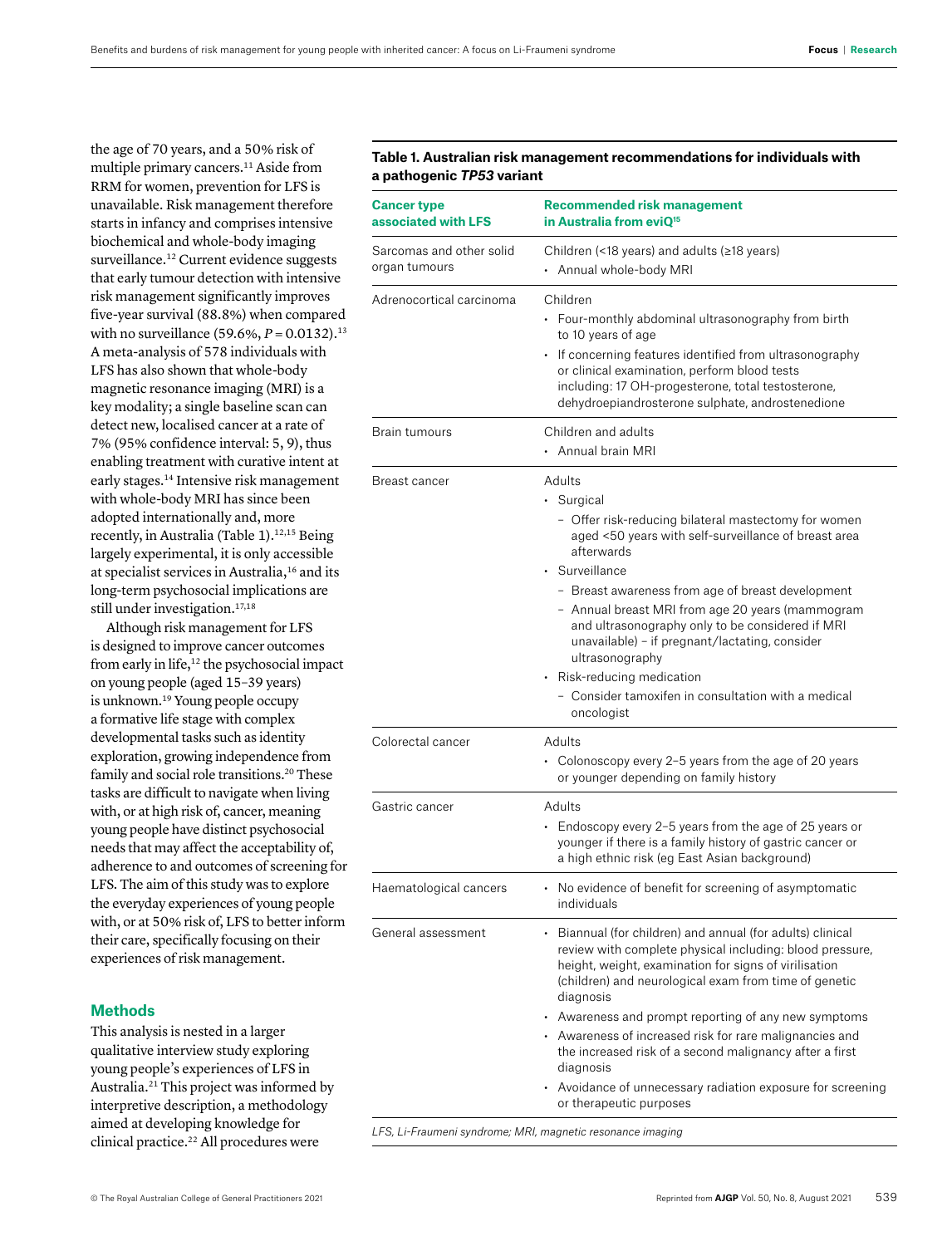approved by the Human Research Ethics Committees of the Peter MacCallum Cancer Centre, Melbourne (HREC/16/ PMCC/196).

# **Population, sampling and recruitment**

The researchers purposively sampled participants using clinical databases from four genetic services in Victoria, Western Australia and Queensland.23 Individuals aged 15–39 years and diagnosed with, or at 50% risk of having, a pathogenic germline variant in *TP53* were invited to participate. The researchers aimed to recruit 15–30 participants for this study to achieve adequate information power.24 Participants were invited by mail, at upcoming clinical appointments by their treating clinician, and by family members who had contact with a genetic service. Written consent was obtained for all participants; those under the age of 18 years provided written assent with written consent from a parent/guardian.

#### **Data collection and analysis**

RFS conducted all interviews by telephone or in person between May 2017 and January 2019. Participants aged <18 years could elect to have a parent/guardian present. Interviews were guided by a semi-structured schedule developed by a multidisciplinary team using previous research.19 Interviews were audio-recorded, transcribed verbatim and de-identified prior to analysis. The researchers used codebook thematic analysis to generate findings with inductive coding.25 The codebook was updated, and analytical decisions were discussed at regular team meetings to generate themes. Recruitment ceased after the target of 30 participants was reached. QSR NVivo 12.6.0 supported data analysis and management.

# **Results**

A total of 51 individuals were approached for this study; 11 did not respond or were uncontactable, and 10 declined. The final sample consisted of 30 participants (mean age25.5 years, range 17–38 years): 26 had a pathogenic variant in *TP53*, while four had not undergone genetic testing

# **Table 2. Participant characteristics (n = 30)**

| <b>Characteristics</b>                                      | <b>Mean (range)</b> |
|-------------------------------------------------------------|---------------------|
| Age (years)                                                 |                     |
| Age at interview                                            | 25.5 (17-38)        |
| Age at genetic testing                                      | $22.4(5-35)$        |
| Time since genetic testing at study (years)*                | $3.2(0.3-16)$       |
|                                                             | n (%)               |
| Age distribution                                            |                     |
| Aged 15-17 years                                            | 3(10)               |
| Aged 18-29 years                                            | 20 (67)             |
| Aged 30-39 years                                            | 7 (23)              |
| Sex                                                         |                     |
| Female                                                      | 20 (67)             |
| Male                                                        | 10 (33)             |
| TP53 variant status <sup>†</sup>                            |                     |
| Inherited TP53 positive                                     | 24 (80)             |
| De novo TP53 positive                                       | 2 (7)               |
| 50% risk and untested                                       | 4 (13)              |
| <b>Ethnicity</b>                                            |                     |
| Caucasian                                                   | 26 (87)             |
| Asian                                                       | 4 (13)              |
| <b>Current residence</b>                                    |                     |
| Victoria                                                    | 20 (67)             |
| Western Australia                                           | 6(20)               |
| Queensland                                                  | 2 (7)               |
| New South Wales                                             | 1(3)                |
| New Zealand                                                 | 1(3)                |
| <b>Cancer history</b>                                       |                     |
| Diagnosed with cancer once                                  | 7(23)               |
| Diagnosed with cancer multiple times                        | 4 (13)              |
| <b>Risk management</b>                                      |                     |
| Whole-body screening with WBMRI                             | 20 (67)             |
| Whole-body screening not including WBMRI                    | 2(7)                |
| BC and CRC screening, skin and physical examination         | 3(10)               |
| BC screening only                                           | 2 (7)               |
| None <sup>#</sup>                                           | 3(10)               |
| <b>Risk-reducing surgery</b>                                |                     |
| Risk-reducing mastectomy                                    | 6(20)               |
| Hysterectomy + bilateral salpingo-oophorectomy <sup>§</sup> | 2(7)                |
| *Refers to $n = 26$ who underwent genetic testing           |                     |

*\*Refers to n = 26 who underwent genetic testing*

*†Variant status refers to participants' genetic test results, either inherited from a parent or de novo variants that arise in embryonic development and are not inherited from a parent ‡Participants not enrolled in risk management were untested and at 50% risk*

*§ Refers to the surgical removal of both ovaries and fallopian tubes*

*BC, breast cancer; CRC, colorectal cancer; WBMRI, whole-body magnetic resonance imaging*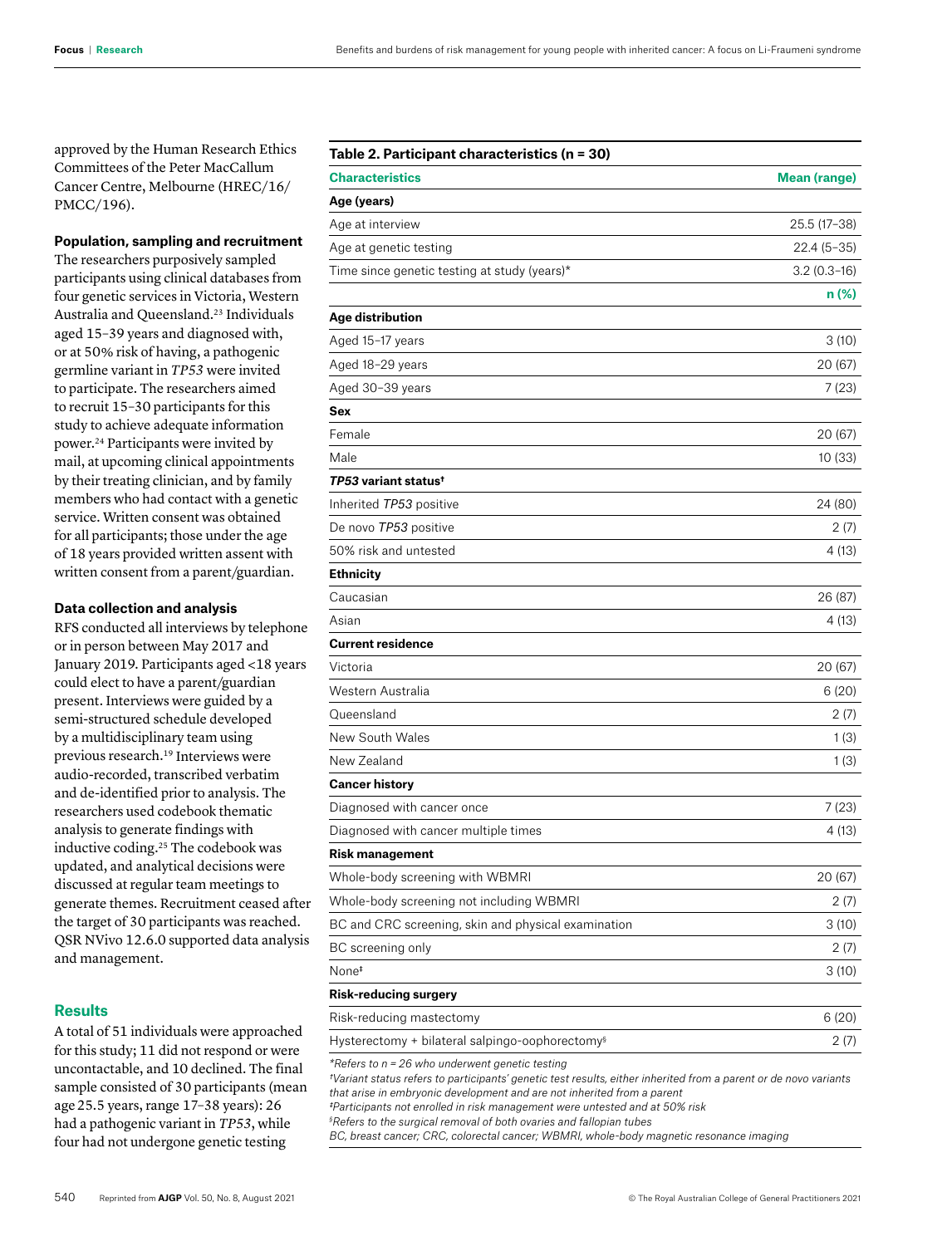and were at 50% risk of having a variant (Table 2). All except three were engaged in risk management; most (20/30) were enrolled in intensive risk management with whole-body MRI in Victoria (Table 1), although seven only had organ-specific screening available at services in other states. The researchers identified a core tension in the accounts of participants about the utility and burdens of risk management for LFS. This tension is described in this article using illustrative quotes. Pseudonyms are used throughout, and participant age in years, variant status (+ve, de novo or 50% risk) and cancer status (no cancer or cancer[s]) are provided to contextualise their responses.

# **The benefits and burdens of screening for LFS**

*[Risk management] makes me feel like I'm doing the right thing for my body. It does also make me very aware of how fragile I am* ... (Tasha, 24, +ve, no cancer)

Participants perceived both organ-specific and whole-body cancer screening as a fundamental means to gain control over LFS. Being able to detect cancers early for a potentially better prognosis provided participants 'peace of mind' (Ben, 23, +ve, no cancer) or 'breathing room' (Jamie, 25, de novo, multiple cancers) from the incessant threat of new or recurrent cancer and was perceived as the 'right thing' to do for their body (Tasha, 24, +ve, no cancer). Although screening was participants' 'best shot' (Carolyn, 34, +ve, no cancer) at controlling their health with LFS, it was in tension with several perceived burdens. First, with limited alternative options to increase their longevity other than lifelong intensive screening, some described a loss of control over their future and themselves:

*I hate [screening], I really hate it. It makes me feel like I've lost control over myself in a way that doesn't sit well with me. But I also understand that this is my best shot right now. I'm used to having options [though], and this is the first-time where it's like, 'you do this or you're [expletive]'.*  (Carolyn, 34, +ve, no cancer)

Second, participants also understood that screening was limited to diagnosing cancers at early stages and did not reduce their cancer risk. The limitations of screening were evident when participants spoke of rarer cancers associated with LFS (eg brain tumours), where early detection was no guarantee of a better prognosis:

*I know that breast cancers can be difficult to cure, but I'm much more afraid of getting glioblastoma or sarcoma because even if they find them [early], my odds of survival probably still aren't that good.*  (Catherine, 24, +ve, no cancer)

Committing to intensive screening for LFS to detect possibly untreatable cancers therefore required considerable emotional investment as the benefits were unclear.

Third, the lead-up to and process of whole-body MRI scans was distressing for some participants. Ruminating on the possible outcomes of their scans and the implications of a finding made them feel vulnerable. Attending appointments and wondering 'is today going to be the day?' was a common experience and principal burden among those who attended screening (Tasha, 24, +ve, no cancer).

*I'm in the MRI machine for three hours and it's just going through my head, like: 'What are you going to do if they find something? What are going to be your immediate actions and how are you going to deal with this? What are you going to do with your study … what if you get really sick, like, what happens?' It's a downward spiral of those thoughts.* (Melissa, 20, +ve, no cancer)

Participants also described screening for LFS as a lifelong commitment, which was a daunting prospect because of the regularity of screening and worry associated with its outcomes, especially for participants diagnosed with LFS at young ages.

*I got diagnosed [with LFS] at 15, and you're like, 'I have 70 years to think about this.' … I have scans every three months and you just get worried every three months, and to know that could go on for* 

*70 years is just really scary.* (Anna, 17, +ve, cancer)

Indeed, screening could only provide temporary proof that one's body was healthy before the cycle would have to begin again, in some cases quite soon. Continually dredging one's body for 'secrets' (Carolyn, 34, +ve, no cancer) was an exhausting proposition and underscores the cyclical nature of emotional burden associated with screening for LFS. Moreover, beginning whole-body surveillance with MRI heralded a new relationship with one's body.

*I'm a little nervous, not just about the [MRI] procedures and things, more like the realisation that my body is not going to have any secrets from me anymore …*  (Carolyn, 34, +ve, no cancer)

Carolyn (34, +ve, no cancer) described discomfort at being subjected to a powerful form of technological knowing with MRI that superseded her own knowing of her body. Instead, her material body potentially harboured 'secrets' (ie cancer) that had to be managed by constant surveillance and was separate to her sense of self (ie disembodied). Despite intensive screening enabling the early detection of some cancers, participants were keenly aware that it was a significant undertaking, both physically and emotionally.

# **Taking preventive action: The benefits and burdens of risk-reducing surgery in the context of LFS**

*I mean with a [breast cancer] risk that high, I'd rather be alive with fake boobs than have cancer but still have real ones.* (Sarah, 20, +ve, no cancer)

Young women were all acutely aware of their 'obscenely' high breast cancer risk with LFS (Catherine, age 24 years,+ve, no cancer), and while they had varied views on RRM, more than half (12/20) planned to or had completed the procedure from as early as 22 years of age. RRM enabled women to evade the anticipated future they perceived as being written in their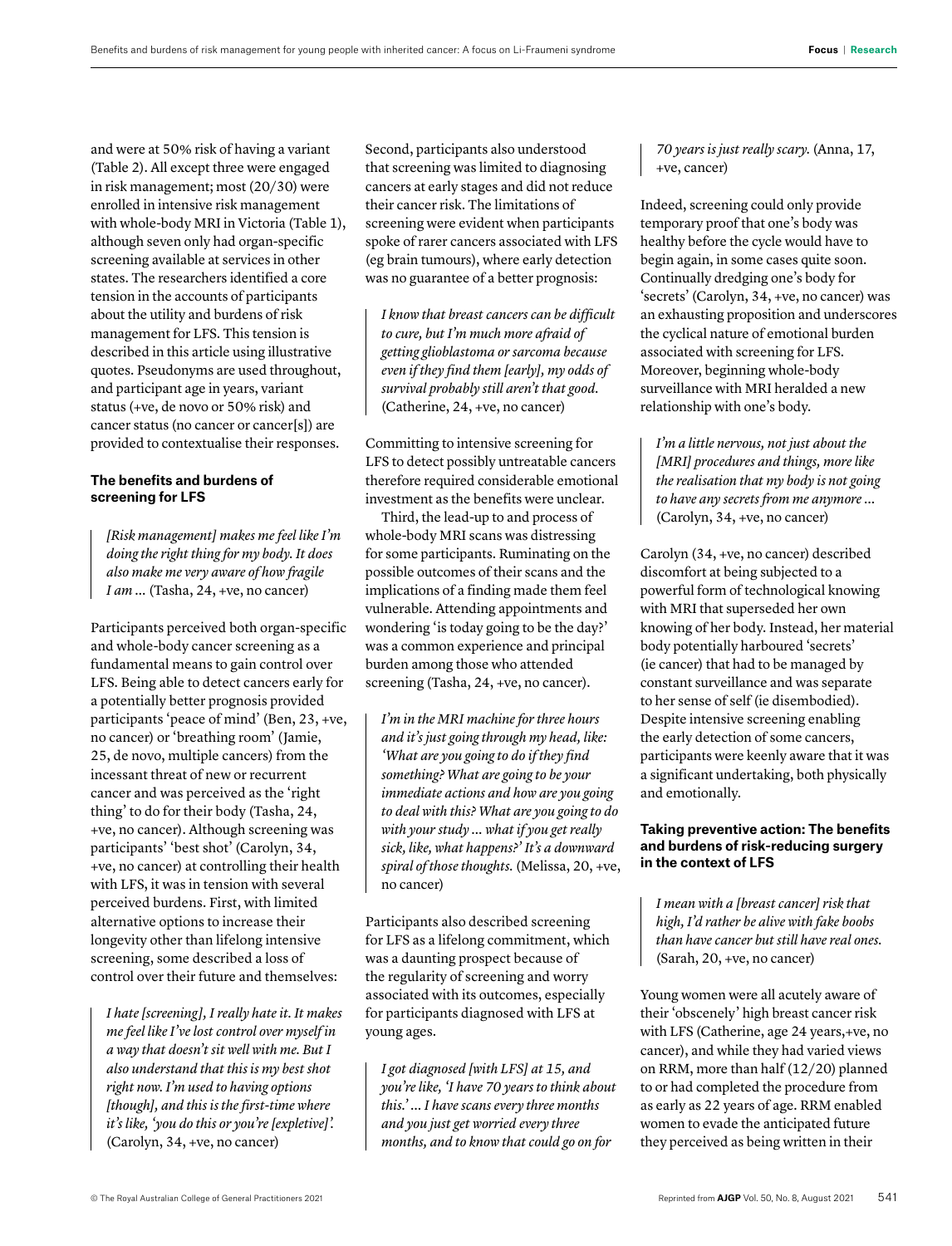genes: that of a breast cancer patient. Although RRM offered control over breast cancer risk, women were aware of its physical and emotional toll, as well as its implications for family formation and breast feeding. Michelle (27, +ve, no cancer) had completed an RRM and recounted:

*I was really bummed out about [the RRM] because I didn't want to do the surgery. There weren't many cons it was just me, like, my emotional side, like not having breasts and if I want to have a baby I can't breastfeed and all that. But the pros outweigh the cons because I could be putting myself in danger by getting [breast] cancer and then I might not even be able to have a kid …*

Women recognised that they could not reduce cancer risk for other body parts in the same way as breast cancer. Referring to RRM, Carolyn (34, +ve, no cancer) described, 'I feel like cutting something off means that it's gone. Whereas I'm not sure what else I could cut off for the other cancers'. For some women, however, the removal of body parts to reduce cancer risk was routine: 'I get anything cut off that I don't need' (Kirsty, 37, +ve, multiple cancers). Indeed, two women had completed hysterectomies and removed their ovaries prophylactically, despite uterine and ovarian cancer risk not being associated with LFS.

*I have my left side mastectomy for the cancer and all of my nodes in my armpit are all gone. And then I chose to have the right side [removed] and then I also chose to have a hysterectomy with all my ovaries and tubes and everything out. Because I can reduce [the risk of ] four cancers right there. If I still had them … you never know. I've reduced four [cancer risks]; I'll take that chance.* (Ashley, 34, +ve, cancer)

Completing these procedures underscores how the severe health threat of LFS can affect patient decision making, where the removal of body parts, even when not at risk, is perceived as a viable approach to maintain health. It also suggests that health professionals operated outside of

risk management guidelines for LFS by facilitating these surgeries that are not indicated in the cancer risk management guidelines.

 By contrast, young men in the sample had no preventive options and resisted relating to or considering a future self that was defined by having cancer.

*I'm not 'the cancer guy', [cancer] doesn't define my life or anything so there is no point, in my eyes, worrying about the future where I get cancer and get sick and have trouble with that. I might as well look forward to a normal, healthy life and then if I do get sick, I can deal with that.* (Ben, 23, +ve, no cancer)

Without an alternative to increase their longevity, young men described a level of acceptance with screening being the norm in their life and something they 'have' to do.

*[Screening] is just something that I have to do ... it's like paying the bills or something, you just have to do it. It's just another part of life for me having this gene [variant].*  (Felix, 20, +ve, no cancer)

# **Discussion**

This study reports on the risk management experiences of young people with, or at risk of, LFS. The present findings contribute to the small body of evidence to date that can help young people make informed decisions about risk management in the context of rare inherited cancer.9 Similar to previous research with adults with LFS, in the face of high cancer risk, young people in this sample viewed early detection from risk management as a critical means of control over LFS.18,26

However, engaging in experimental and intensive whole-body screening (eg whole-body MRI) meant continually dredging one's body for 'secrets' and physical manifestations of cancer risk with uncertain outcomes. Partaking in the cyclical process of cancer screening was distressing for many in the sample and supports reports of 'scanxiety' among adults with LFS and cancer survivors attending post-treatment survivorship care.17,18,27 For some participants, the

prospect of having to cope with scanxiety and the medicalisation of their body for their entire life was daunting. While recent work suggests that using whole-body MRI for baseline screening and follow-up investigations does not increase cancer worry or depression,<sup>17</sup> the present sample showed that repeatedly anticipating whole-body scan outcomes introduced a psychosocial complexity to screening, with implications for screening fatigue and drop out that could lead to poor cancer outcomes from late detection. The study was unable to assess the long-term psychosocial effects of intensive risk management, and it remains a critical topic for future research.<sup>17</sup>

As the range of clinical severity between different *TP53* variants becomes clearer, risk-adapted screening for LFS based on mutation type may indicate intensive screening is only necessary in certain cases. Though genotype–phenotype evidence is still emerging, risk-adapted screening could mean fewer individuals need to unnecessarily navigate the psychosocial complexity of intensive protocols.12 In the meantime, psychosocial interventions for those engaged in intensive screening could prove helpful to mitigate and manage potential distress. Further research is required in this area, although clear care plans with built-in psychosocial check-ups and referral to psychological services for specific therapy (eg cognitive behavioural therapy) could be useful. GPs could play a key part in the coordination of this support by facilitating Mental Health Treatment Plans, especially for individuals in regional areas with limited access to specialist genetic counselling support.

A unique finding was that, for one participant, the diagnostic power of whole-body MRI introduced a new relationship with her material body, creating a fragmented sense of body and self. Although this fragmented sense of the body has been linked with the imaging of certain body parts (eg the breast),<sup>28</sup> the novel use of whole-body imaging technology for cancer screening heralds new and underexplored implications for bodily perceptions of disease and identity that merits further investigation.<sup>29,30</sup>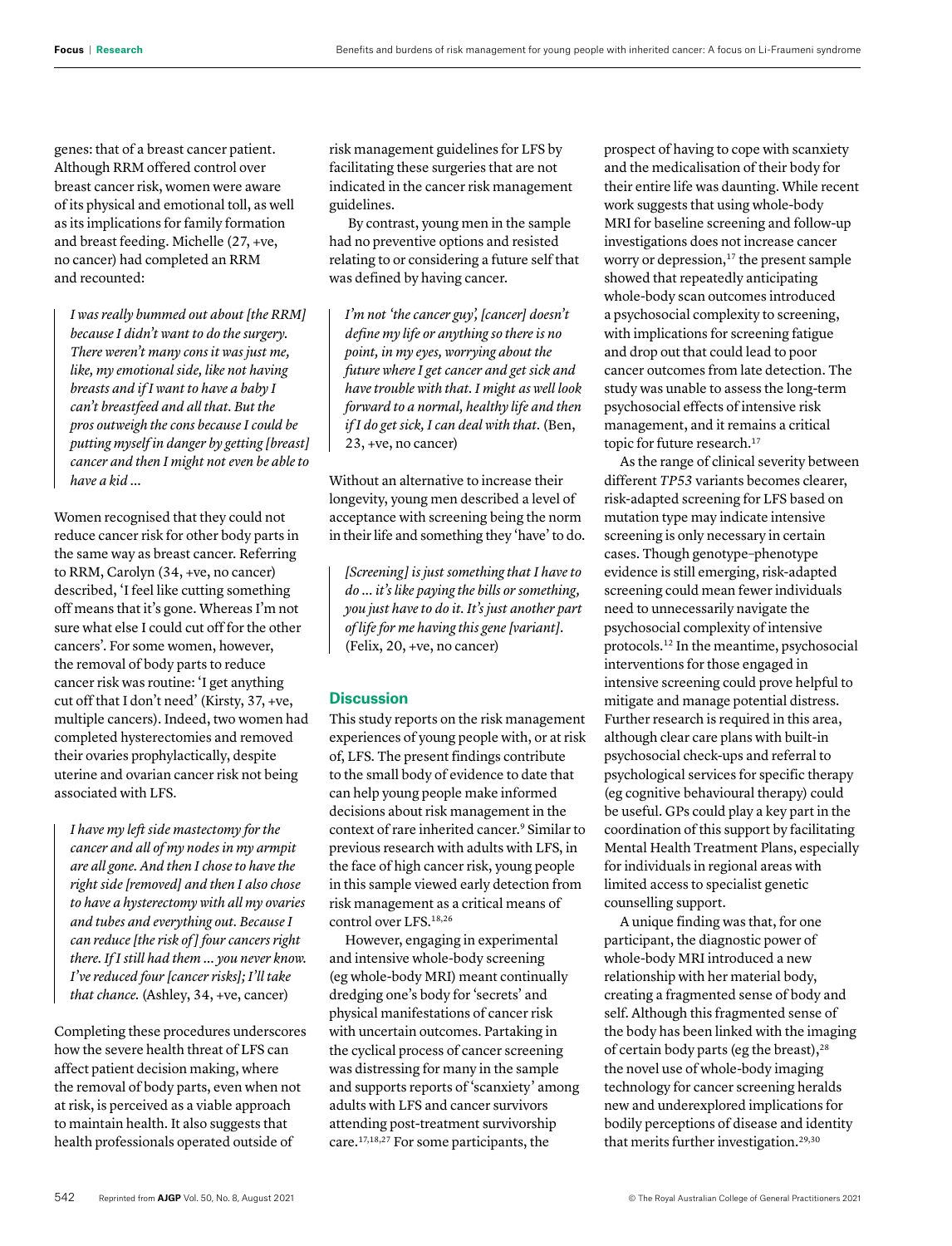Experiences of RRM in the context of LFS mirror those of young women with *BRCA1/2* variants,<sup>31</sup> albeit at younger ages. For most women in the present study, the benefits of RRM in almost eliminating their high breast cancer risk outweighed the physical toll of drastic surgery and the psychosocial burdens of adapting to a new body image and being unable to breastfeed. However, beyond breast cancer there are no other risk-reducing options for the wide range of LFS-related cancers. Nonetheless, two women in the sample had organs not associated with LFS removed prophylactically, underscoring the severe health threat LFS poses. It is important that GPs are aware of the potential for cancer worry among young people with LFS and how it can affect decision making about risk management options. The health professionals who supported these procedures may have been misinformed about appropriate risk management for LFS, or they may have acted on medical and/or psychosocial information not apparent in the interview. Having an awareness of available evidence-based options may help GPs guide patient decision making and help to identify those in need of additional decisional support. Risk-reducing options were not available for men, and their experiences of coping with high cancer risk with no prevention require additional research.

### **The role of general practice**

It is important that GPs are aware that although risk management for inherited cancer syndromes improves cancer outcomes, it comes with psychosocial implications. The benefits of intensive and experimental protocols especially (eg for LFS) can have a complex relationship with the physical, emotional and psychsocial burdens experienced by patients. GPs can play a key part in supporting patients with inherited cancer syndromes by coordinating support services and organising Mental Health Treatment Plans.

It is recommended that GPs be mindful of access barriers to experimental risk management protocols for some inherited cancer syndromes. Referring high-risk patients to interstate services or having

links with local oncologists who specialise or have an interest in familial cancer may help establish shared-cared arrangements with GPs based on available risk management guidelines.

GPs have a key role in enquiring about their patients' family history of cancer and referring those with high-risk features (eg strong family history, cancer diagnoses at young ages or family members diagnosed with an inherited cancer syndrome) to clinical genetics services for cancer risk assessment, genetic counseling and risk management.

#### **Conclusion**

Though rare, individuals with early onset inherited cancer conditions can present in primary care. Taking seriously the concerns of potentially high-risk individuals and referring them to a genetics service could be life saving. Risk management is available for individuals with high cancer risk and should be discussed as an option, addressing both benefits and burdens across the lifespan.

# **Implications for general practice**

- **•** GPs play a key role in managing familial cancer by accurately and promptly referring high-risk individuals to familial cancer centres for genetic counselling and risk management.
- **•** Risk management for inherited cancer is a critical part of care provided to high-risk individuals, but little is known about risk-management experiences outside of common inherited cancers (eg breast and colorectal cancer).
- **•** Keeping individuals engaged in cancer risk management can be challenging, especially for complex, intensive, multimodal protocols that have a growing evidence base (eg risk management for LFS).
- **•** Young people experience cancer risk management in ways that are different to adults because of their transitional life stages, which may affect the acceptability of, adherence to and outcomes of screening.
- **•** GPs should be aware of inherited cancer syndromes and how young people may

experience the burdens and utility of cancer risk management.

#### **Authors**

Rowan Forbes Shepherd BMEDS (Hons), PhD, Postdoctoral Researcher, Parkville Familial Cancer Centre, Peter MacCallum Cancer Centre and Royal Melbourne Hospital, Parkville, Vic; Sir Peter MacCallum Department of Oncology, University of Melbourne, Melbourne, Vic

Louise A Keogh PhD, Professor of Health Sociology, Melbourne School of Population and Global Health, University of Melbourne, Vic

Allison Werner-Lin LCSW, PhD, Associate Professor of Social Work, School of Social Policy and Practice, University of Pennsylvania, Philadelphia, PA, USA; Senior Advisor, Clinical Genetics Branch, Division of Cancer Epidemiology and Genetics, National Cancer Institute, MA, USA

Martin B Delatycki FRACP, PhD, Professor of Clinical Genetics; Medical Director, Victorian Clinical Genetics Services, Vic; Co-Director, Bruce Lefroy Centre for Genetic Health Research, Murdoch Children's Research Institute, Vic; Honorary Professor, University of Melbourne, Vic; Honorary Professor, Monash University, Vic

Laura E Forrest MGC, PhD, Senior Research Fellow, Parkville Familial Cancer Centre, Peter MacCallum Cancer Centre and Royal Melbourne Hospital, Parkville, Vic; Sir Peter MacCallum Department of Oncology, University of Melbourne, Melbourne, Vic Competing interests: None.

Funding: RFS was supported by a Melbourne Research Scholarship from the University of Melbourne, Australia (2016–2019). LEF was supported by a Postdoctoral Fellowship (14-009) from the National Breast Cancer Foundation, Australia (2014–2020) and a Mid-Career Research Fellowship from the Victoria Cancer Agency, Australia (2021–2025).

Provenance and peer review: Commissioned, externally peer reviewed.

Correspondence to: laura.forrest@petermac.org

# **Acknowledgements**

The authors would like to thank all the young people who participated in this study and so readily shared their experiences.

#### **References**

- 1. Maxwell KN, Domchek SM, Nathanson KL, Robson ME. Population frequency of germline *BRCA1/2* mutations. J Clin Oncol 2016;34(34):4183–85. doi: 10.1200/ JCO.2016.67.0554.
- 2. Gonzalez KD, Noltner KA, Buzin CH, et al. Beyond Li Fraumeni syndrome: Clinical characteristics of families with *p53* germline mutations. J Clin Oncol 2009;27(8):1250–56. doi: 10.1200/ JCO.2008.16.6959.
- 3. de Andrade KC, Mirabello L, Stewart DR, et al. Higher-than-expected population prevalence of potentially pathogenic germline *TP53* variants in individuals unselected for cancer history. Hum Mutat 2017;38(12):1723–30. doi: 10.1002/ humu.23320.
- 4. Blashki G, Metcalfe S, Emery J. Genetics in general practice. Aust Fam Physician 2014;43(7):428–31.
- 5. Emery J, Barlow-Stewart K, Metcalfe SA. There's cancer in the family. Aust Fam Physician 2009;38(4):194–98.